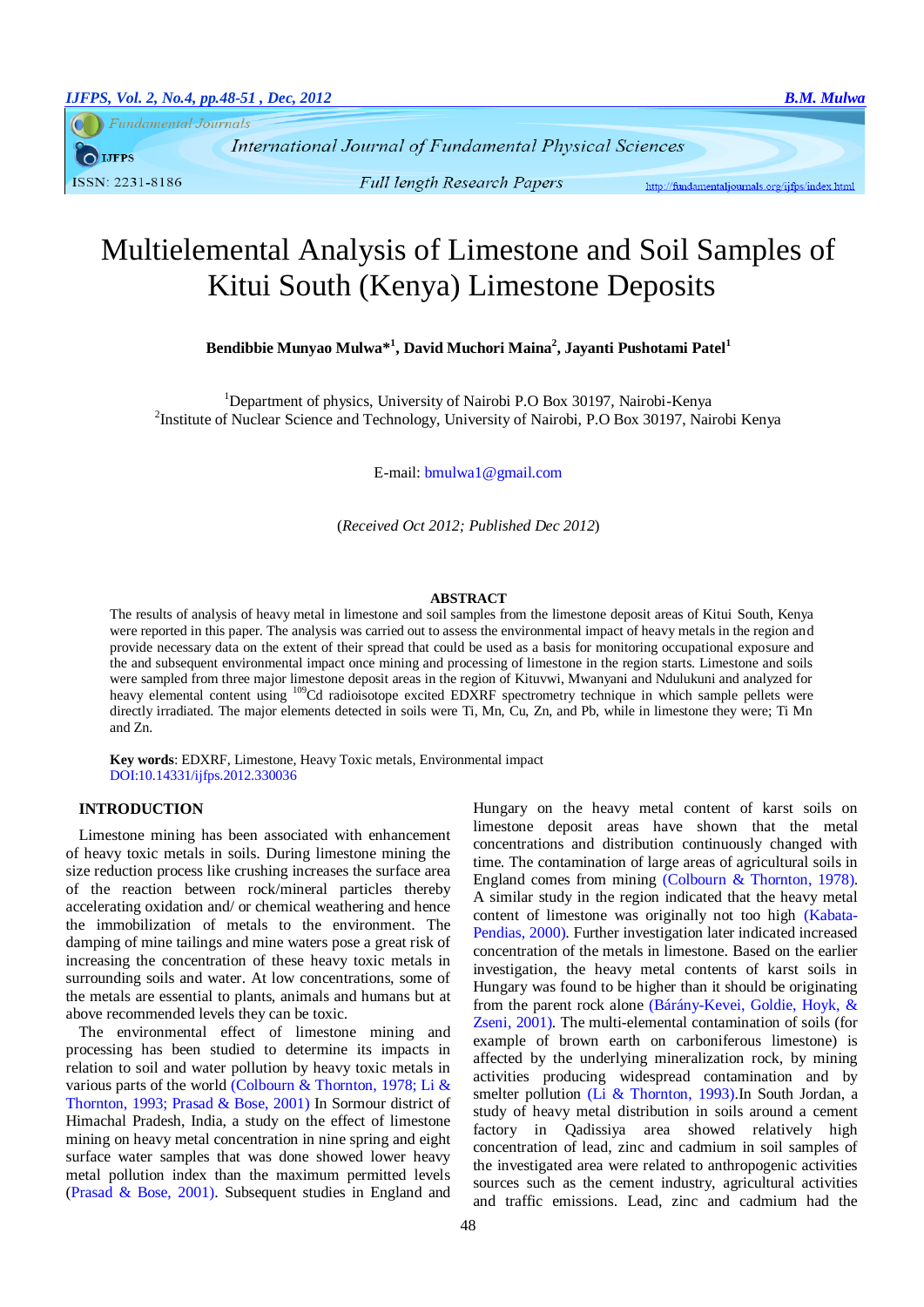highest concentration in areas close to the cement factory [\(Al-Khashman & Shawabkeh, 2006\)](#page-3-6). Heavy toxic metal assessment is therefore necessary before mining activities in order to provide information on environmental impact assessment and monitoring of their enhancement during mining and processing. Kitui South is situated next to Tsavo East national park and borders the main Athi River bordering Kibwezi and Kitui Central districts of Kenya. The study area is the limestone deposits of Kitui South district of Kenya. Crystalline limestone outcrops in the area and the major bands are continuous over considerable distances with the major bands being found in the Kitui- Kanziku hills. The limestone deposits were discovered in 1957 [\(Saggerson,](#page-3-7)  [1957\)](#page-3-7). Since then no mining and processing activities of the limestone have been done probably due to poor social amenities such as lack of good road network, electricity among other factors. However, in recent years these limestone deposits have attracted various limestone mining and processing companies which have set plants within the region. This study aimed at assessing the environmental impact of heavy toxic metals in the limestone deposit areas of Ndulukuni, Mwanyani and Kituvwi Hills found in Kitui South District, Kitui County-Kenya (See figure 1) using EDXRF spectrometry before the start of the mining process in a view to make recommendations on possible pollution effects during the mining and processing of the limestone which was due to start by the time of the study. This study aimed at assessing the environmental impact of heavy toxic metals in the limestone deposit areas of Ndulukuni, Mwanyani and Kituvwi Hills found in Kitui South District, Kitui County-Kenya (See Figure.1) using EDXRF spectrometry before the start of the mining process in a view to make recommendations on possible pollution effects during the mining and processing of the limestone which was due to start by the time of the study.



**Fig.1** Simplified geological map of Kitui South limestone deposit areas [\(Saggerson, 1957\)](#page-3-7)

#### **MATERIALS AND METHODS**

A total of 90 samples were collected (45 limestone and 45 soil) 15 samples of soil from Ndulukuni, 15 from Mwanyani and 15 from Kituvwi hills, while the limestone samples consisted of 15 samples from each of the region. The limestone samples were collected from limestone rock outcrops in Kituvwi and Ndulukuni while samples from Mwanyani were collected from the various exploration sites with help of exploration workers of the Athi River cement company. Soil samples were collected from the same sites at depth of between 0-15cm making a total of 15 samples from Ndulukuni, 15 from Mwanyani and 15 from Kituvwi.

The samples were dried and pulverized into fine powder before being sieved to obtain a powdered matrix of particle size  $\leq$ 75  $\mu$ m. Three pellets of mass between 0.3-0.5g and diameter 25mm were prepared from each sample for analysis using Energy Dispersive X-Ray Fluorescence (EDXRF).

The EDXRF spectrometer used in this study consisted of <sup>109</sup>Cd as the excitation source; Canberra Si (Li) detector, an ORTEC spectroscopy shaping amplifier model 571, ORTEC high voltage supply bias model 475, ORTEC liquid nitrogen monitor and a Canberra multichannel analyzer (S-100) interfaced with a 486 channel personal computer [\(Bárány-](#page-3-5)[Kevei et al., 2001\)](#page-3-5)

The crystal is molded in a vacuum tight cryostat of liquid nitrogen maintained at a temperature of 77 K (-200 $^{\circ}$ C), which assists in reducing the electronic noise and keeping the lithium atoms in the silicon and the lattice point while the diode is depleted of the charge carriers and in effect it becomes an ionizing chamber [\(Pettersson & Selin](#page-3-8)‐Lindgren, [2007\)](#page-3-8). According to [Beckhoff, Kanngießer, Langhoff,](#page-3-3)  [Wedell, and Wolff](#page-3-3) (2006) Multichannel analyzer (MCA) measures the heights of the amplitude of different pulses and stores the results in memory counters called channels. The number of times the pulses of the same height range has been detected is accumulated in the corresponding analyzer memory resulting into a pulse height distribution. The pulse height distribution is converted into the X-ray energy spectrum by appropriate MCA calibration. The MCA also includes a microprocessor, which is preprogrammed to perform single data analysis operations such as energy calibration, integration and subtraction of background [\(Beckhoff et al., 2006\)](#page-3-3). Each pellet was run for 1800s and the spectra collected by the Canberra detector with energy resolution of 195 eV for  $(Mn-K\alpha)$  X rays at 5.9 keV. Characteristic X-ray spectra obtained from the samples were evaluated by nonlinear least squares fitting using the AXIL-QXAS code [\(Van Grieken & Markowicz, 2001\)](#page-3-9).

#### **RESULTS AND DISCUSSION**

Various heavy metals were found to exist in different quantities in both limestone and soil samples: Ti, Mn, Pb, Cu, Zn and Pb. The concentrations are presented in table 1. Table 2 shows the detection limits of the different metals. The results indicate that the Ti existed in soil samples from the three sampling regions with concentration of 7040 mg/kg, in Mwanyani, 6291 mg/kg in Kituvwi and 6288 mg/kg in Ndulukuni. On the other hand, Ti was found to be below detection limits for limestone samples from Kituvwi and Ndulukuni and an average concentration of 2643 mg/kg in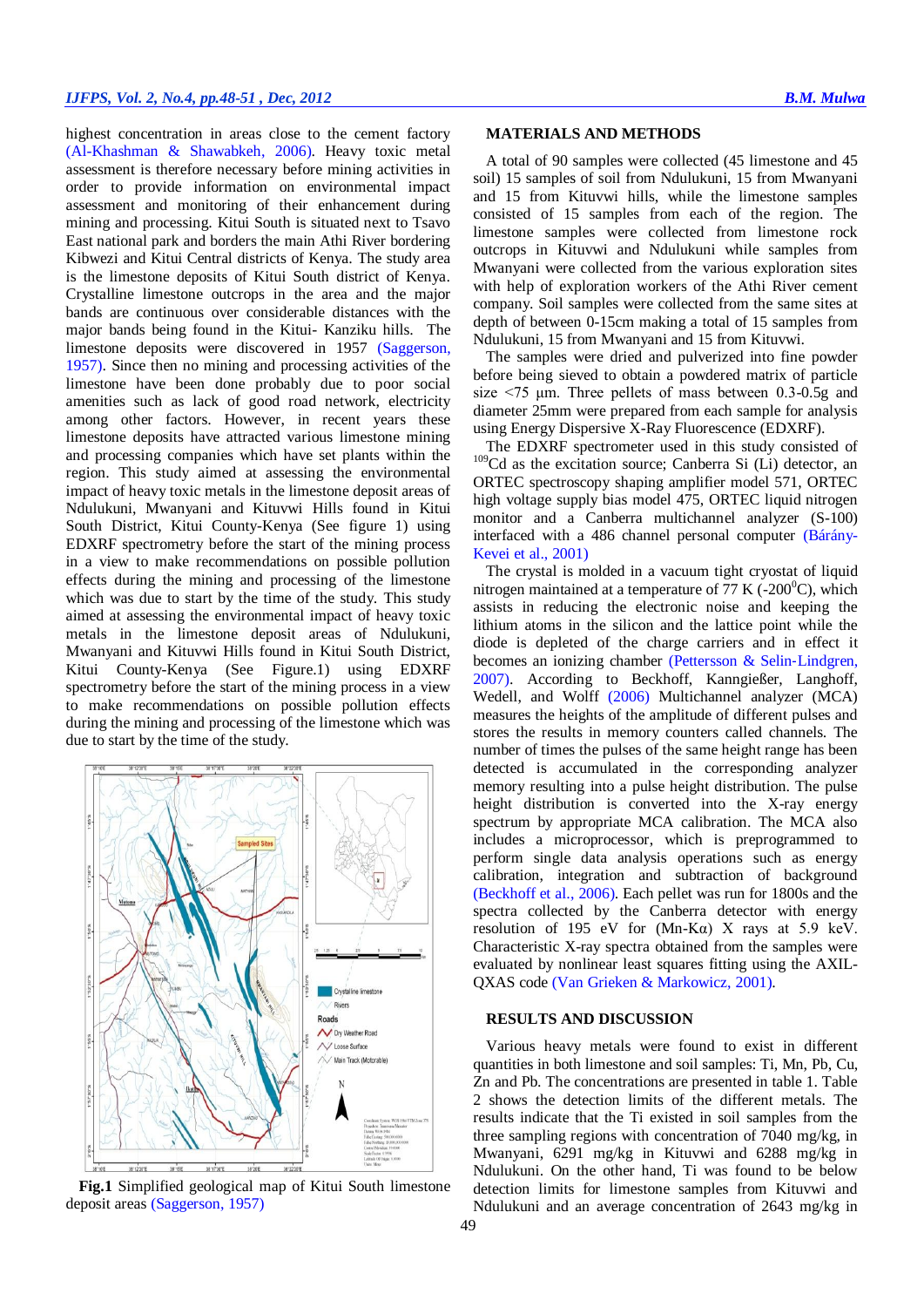# *IJFPS, Vol. 2, No.4, pp.48-51 , Dec, 2012 B.M. Mulwa*

Mwanyani. The soil Ti content was therefore about 3 times higher than the limestone content in this region. Soil metal content is influenced by weathering and other geochemical process undergone by the rocks and minerals within the region. In this view, the soil Ti content in this area therefore could not be attributed to the limestone rocks but other rocks found within the region. Mn was found at detectable levels in soil from all the three regions with average concentrations 874 mg/kg, 925 mg/kg and 1126 mg/kg for the sites Kituvwi, Mwanyani and Ndulukuni respectively. However, for limestone Mn was below detection limits for samples from Kituvwi and Ndulukuni and a concentration of 909 mg/kg for Mwanyani. The results show that Mn was generally more abundant in soil that in limestone for each particular region showing that the soil Mn could have originated from other rocks within the region and not the limestone ore. These results are similar to the results reported in Hungary [\(Bárány-](#page-3-5)[Kevei et al., 2001\)](#page-3-5). Copper was found to be below detection limits for all the limestone from all the regions sampled.

It was also noted that Cu was below detection limits for soil samples from Kituvwi and Ndulukuni. However, Cu in soil samples from Mwanyani was found to have an average concentration of 66 mg/kg which is below the soil metal limits set by the United States Environmental Protection Agency [\(Adler, Landman, & Cameron, 1993\)](#page-3-10) of 75 mg/kg. Thus the soils could be considered not contaminated with copper. It is thus inferred that the origin of copper in soils was weathering and other geochemical processes of other rocks and mineralization and not the limestone ore. These results support the results obtained in Hangary [\(Kabata-](#page-3-4)[Pendias, 2000;](#page-3-4) [Li & Thornton, 1993\)](#page-3-1). Zinc was found in soil samples from all the three regions at average concentrations 78 mg/kg for Kituvwi, 147 mg/kg for Mwanyani and 100 mg/kg for Ndulukuni. For the limestone samples, Zn was below detection limits for samples from Kituvwi and Ndulukuni while the concentration of Zn for limestone in Mwanyani was 93 mg/kg.

**Table.1** Metal Concentration in soils and limestone from Kituvwi, Mwanyani and Ndulukuni

| <b>Element</b> |      | <b>Kituvwi</b> |                | <b>Mwanyani</b> |                  | Ndulukuni  |                |
|----------------|------|----------------|----------------|-----------------|------------------|------------|----------------|
|                |      | Limestone      | <b>Soil</b>    | Limestone       | Soil             | Limestone  | <b>Soil</b>    |
| Ti             | Max  | <b>BDL</b>     | 9084±638       | $4255 \pm 385$  | $17290 \pm 1022$ | <b>BDL</b> | $9664 \pm 861$ |
|                | Min  | <b>BDL</b>     | $4266 \pm 387$ | $1666 \pm 333$  | $2461 \pm 314$   | <b>BDL</b> | $3145 \pm 334$ |
|                | Aver | <b>BDL</b>     | $6291 \pm 518$ | $2643 \pm 404$  | 7040±542         | <b>BDL</b> | $6288 + 537$   |
| Mn             | Max  | BDL            | 1540±126       | $1101 \pm 133$  | $2760 \pm 178$   | BDL        | $2586 \pm 169$ |
|                | Min  | <b>BDL</b>     | $422 \pm 65$   | $308 \pm 85$    | $393 \pm 63$     | <b>BDL</b> | $387 + 71$     |
|                | Aver | BDL            | $874 \pm 91$   | $909 \pm 110$   | $925 \pm 89$     | <b>BDL</b> | $1126 \pm 153$ |
| Cu             | Max  | <b>BDL</b>     | BDL.           | BDL             | $86 \pm 15$      | BDL        | BDL            |
|                | Min  | <b>BDL</b>     | <b>BDL</b>     | <b>BDL</b>      | $43 \pm 12$      | <b>BDL</b> | <b>BDL</b>     |
|                | Aver | <b>BDL</b>     | <b>BDL</b>     | <b>BDL</b>      | $66 \pm 15$      | <b>BDL</b> | <b>BDL</b>     |
| Zn             | Max  | <b>BDL</b>     | $103 \pm 12$   | $144 \pm 16$    | $170+21$         | BDL        | $174 \pm 17$   |
|                | Min  | <b>BDL</b>     | $33+9$         | $48+9$          | $34 \pm 11$      | <b>BDL</b> | $42 \pm 11$    |
|                | Aver | <b>BDL</b>     | 78±12          | $93 \pm 13$     | $147 + 23$       | <b>BDL</b> | $100 \pm 16$   |
| Pb             | Max  | <b>BDL</b>     | <b>BDL</b>     | BDL             | $72 + 5$         | <b>BDL</b> | <b>BDL</b>     |
|                | Min  | <b>BDL</b>     | <b>BDL</b>     | <b>BDL</b>      | $20 \pm 7$       | <b>BDL</b> | <b>BDL</b>     |
|                | Aver | <b>BDL</b>     | <b>BDL</b>     | <b>BDL</b>      | $38+8$           | <b>BDL</b> | <b>BDL</b>     |

**BDL**: Below Detection Limits

Heavy metals in soils originate from mineralization of the region as well as weathering of rocks found within the area. Human activities such as farming may also contribute heavy metals in soils and water. However, the region under study is a hilly land where apart from occasional grazing no farming activities take place. The limestone within the region has not been mined though various limestone mining and processing companies are in the process of setting up mining and processing plants in the area. This implies that the soil heavy toxic metal content is mainly due to natural processes such as weathering and other geochemical processes of the rocks found within. The high concentration of all heavy toxic Zn, Pb, Cu, Ti and Mn, in soils as compared to limestone, are from the same sampling points indicate that the soil metal content was higher than it could have been if it originated from the limestone ores. These facts were also observed in other studies [\(Kabata-Pendias, 2000\)](#page-3-4). Although the soil heavy metal content for the metals Zn, Pb and Cu were found to be below the United States Environmental Protection Agency limits of 75 mg/kg, 100 mg/kg and 200 mg/kg for Cu, Pb and Zn respectively [\(Adler et al., 1993\)](#page-3-10) the levels

were close to the limits showing that a little enhancement of the heavy metals could raise their concentration beyond the limits. In conclusion, it was noted that soils from the region were not contaminated with metals Pb, Zn, Cu, Mn and Ti however great care should be taken to avoid enhancing the metal levels to toxic amounts through human activities. Mining and processing of the limestone in this region is due to start. This may result into enhancement of the metals through damping of mine tailings in the region owing to the fact that the tailings shall be composed of rocks and other minerals found within the region other than limestone ores. The spread of heavy metals is a common phenomenon near factories due to damping of mine tailings. Zn, Cu and Pb and Cd concentrations have been shown to be enhanced and to have increased as well as spread to nearby areas [\(Al-](#page-3-6)[Khashman & Shawabkeh, 2006\)](#page-3-6).

The area is hilly but surrounded by arable land with a number of seasonal streams from which the people get water for their daily. This poses a great danger to the people living within the area as well as animals as some of these heavy metals may be washed into the rivers making them available